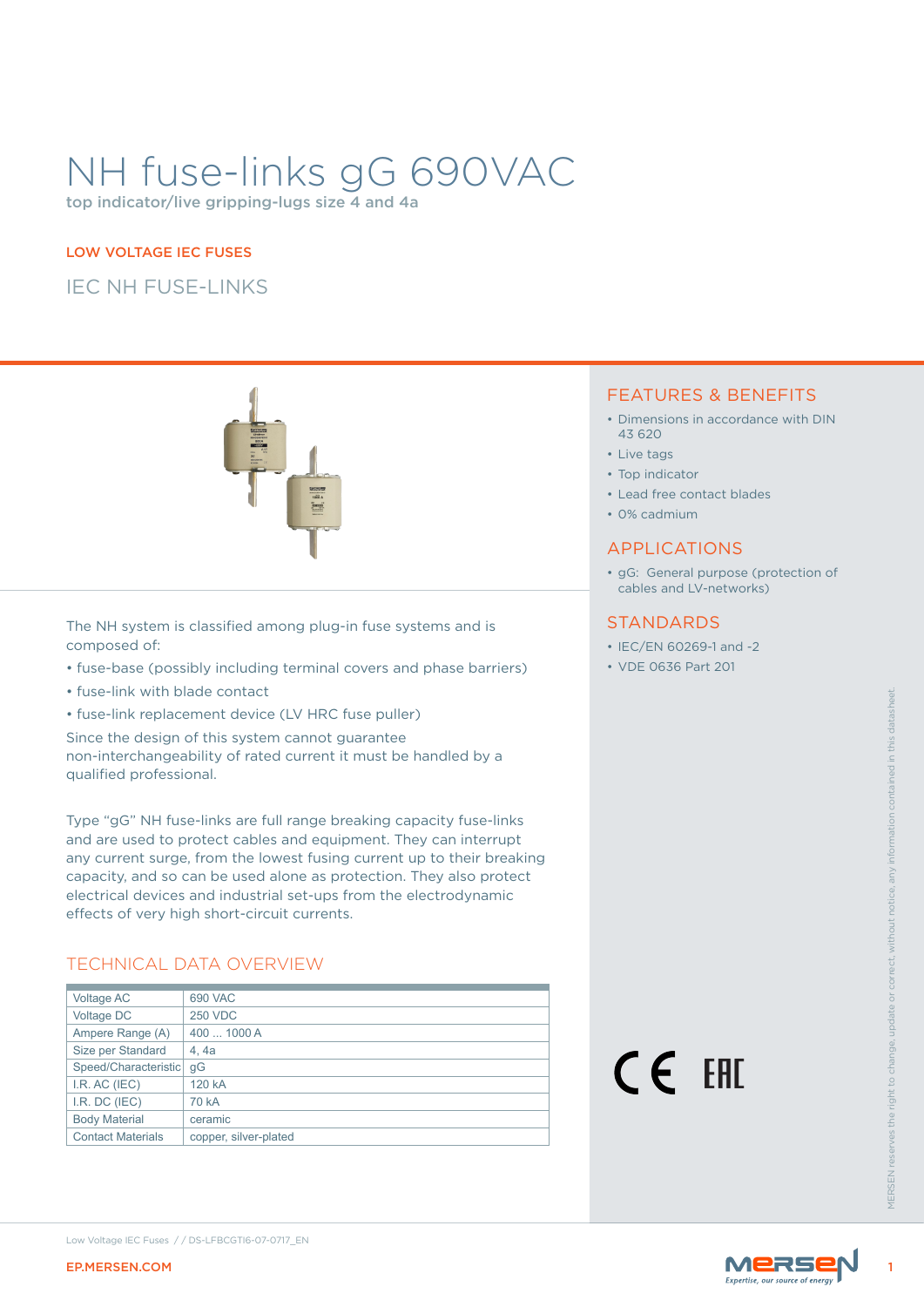### PRODUCT RANGE

#### **Size 4 gG 690VAC top indicator**

| Catalog<br>number | <b>Item</b><br>number | <b>Rated voltage</b><br>AC (IEC) | <b>Rated voltage</b><br>DC (IEC) | <b>Rated current</b><br>. In' | Power dissi-<br>pation<br>at I <sub>n</sub> | Width            | Package | Weight   |
|-------------------|-----------------------|----------------------------------|----------------------------------|-------------------------------|---------------------------------------------|------------------|---------|----------|
| NH4GG69V400-8     | N214004               | 690 V                            | 250 kV                           | 400 A                         | 32 W                                        | $100 \text{ mm}$ |         | $2.1$ kg |
| NH4GG69V500-8     | Y215025               | 690 V                            | 250 V                            | 500 A                         | 40 W                                        | $100 \text{ mm}$ |         | $2.1$ kg |
| NH4GG69V630-8     | E215537               | 690 V                            | 250 V                            | 630 A                         | 53 W                                        | $100$ mm         |         | $2.1$ kg |
| NH4GG69V800-8     | K216554               | 690 V                            | 250 V                            | 800 A                         | 68 W                                        | $100 \text{ mm}$ |         | $2.1$ kg |



#### **Size 4a gG 690VAC top indicator**

| Catalog<br>number | Item<br>number | Rated voltage<br>AC (IEC) | Rated voltage<br>DC (IEC) | Rated<br>current I <sub>n</sub> | <b>Power dissi-</b><br>pation<br>at I <sub>n</sub> | Width | Package | Weight  |
|-------------------|----------------|---------------------------|---------------------------|---------------------------------|----------------------------------------------------|-------|---------|---------|
| NH4AGG69V630-8    | T1034511       | 690 V                     | 250 V                     | 630 A                           | 47 W                                               | 98 mm |         | 2.58 kg |
| NH4AGG69V800-8    | V1034512       | 690 V                     | 250 V                     | 800 A                           | 67 W                                               | 98 mm |         | 2.58 kg |
| NH4AGG69V1000-8   | W1034513       | 690 V                     | 250 V                     | 1000 A                          | 73 W                                               | 98 mm |         | 2.58 kg |

# TECHNICAL DATA

| 400800A<br>120 kA<br>120 kA<br>690 V<br>690 V<br>250 V<br>250 V<br>top indicator<br>100 mm<br>100 mm<br>MERSEN |                                                | size 4 | size 4a       |
|----------------------------------------------------------------------------------------------------------------|------------------------------------------------|--------|---------------|
|                                                                                                                | Rated current                                  |        | 500  1000 A   |
|                                                                                                                | Rated breaking capacity AC                     |        |               |
|                                                                                                                | Rated voltage AC                               |        |               |
|                                                                                                                | Rated voltage DC                               |        |               |
|                                                                                                                | Indication System                              |        | top indicator |
|                                                                                                                | Width                                          |        |               |
|                                                                                                                |                                                |        |               |
|                                                                                                                | Low Voltage IEC Fuses //DS-LFBCGTI6-07-0717_EN |        |               |
|                                                                                                                | EP.MERSEN.COM                                  |        |               |



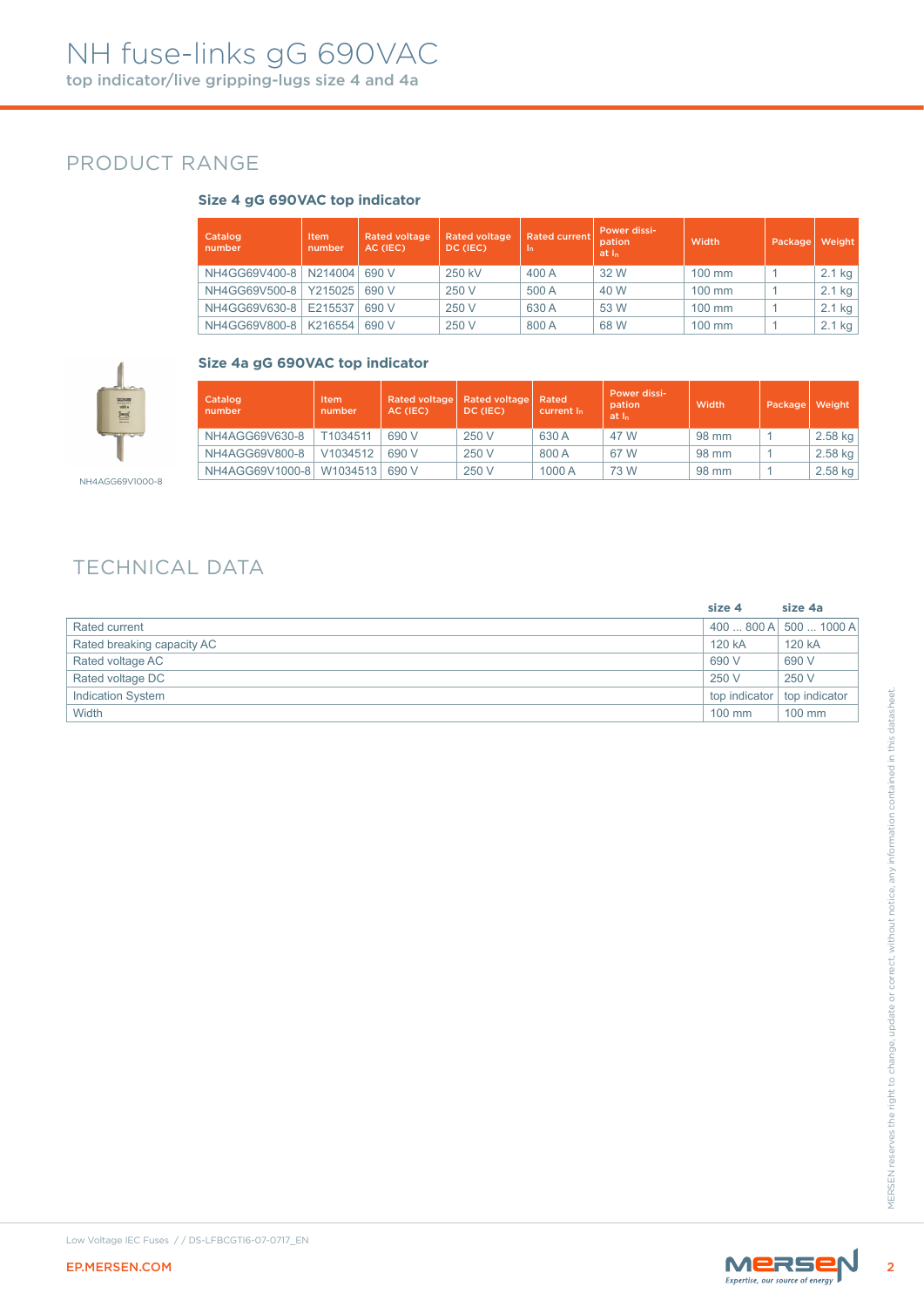### TIME CURRENT CHARACTERISTIC CURVES

**Size 4, 400-800A**

**Size 4a, 500-1000A**



RMS value of prospective current (A) +/- 8%

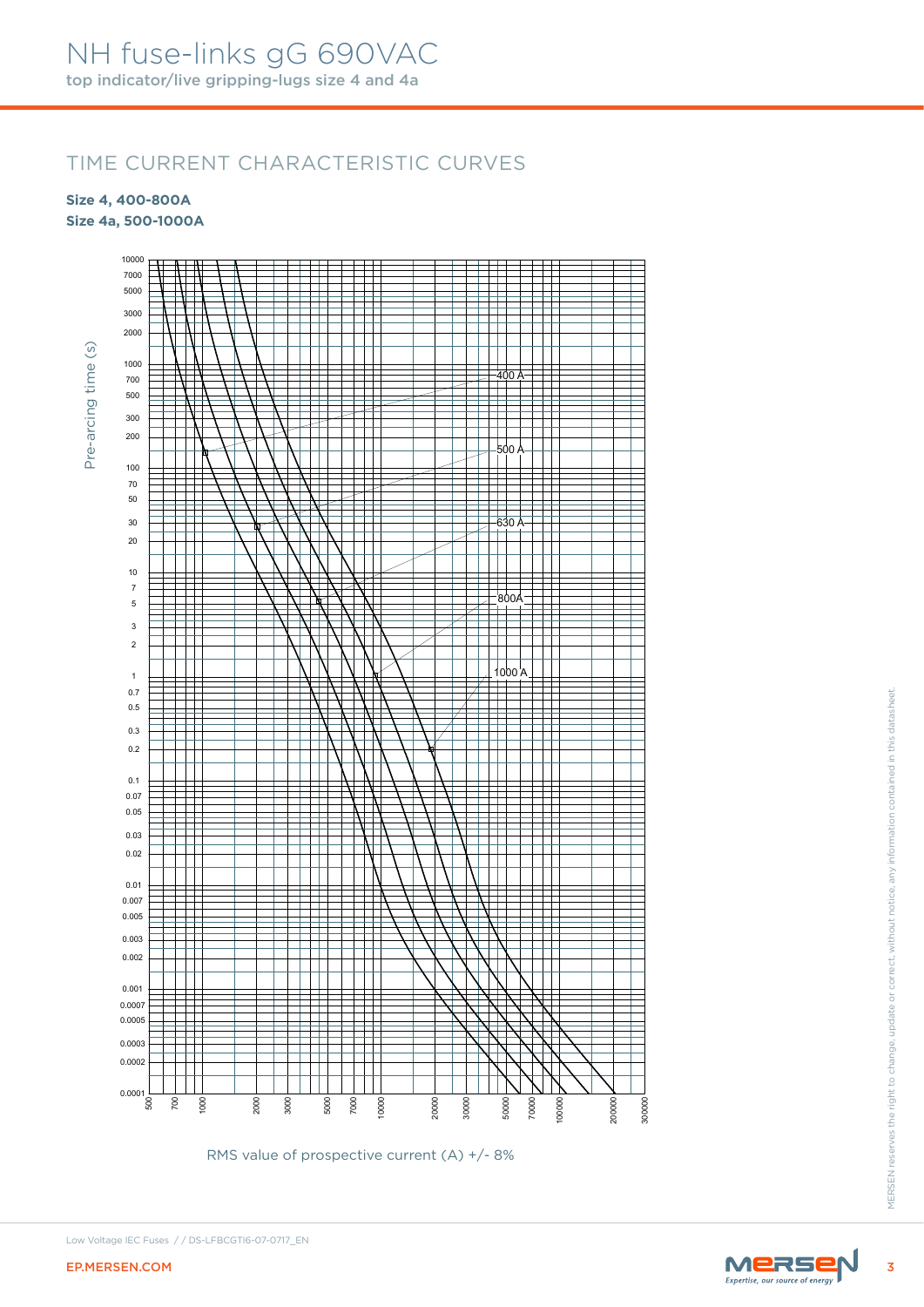# CUT-OFF CURRENT CHARACTERISTIC

#### **Size 4, 400-800A Size 4a, 500-1000A**



# PRE-ARCING AND OPERATING I²T CHARACTERISTICS

### **Size 4, 400-800A Size 4a, 500-1000A**



Rated current (A)

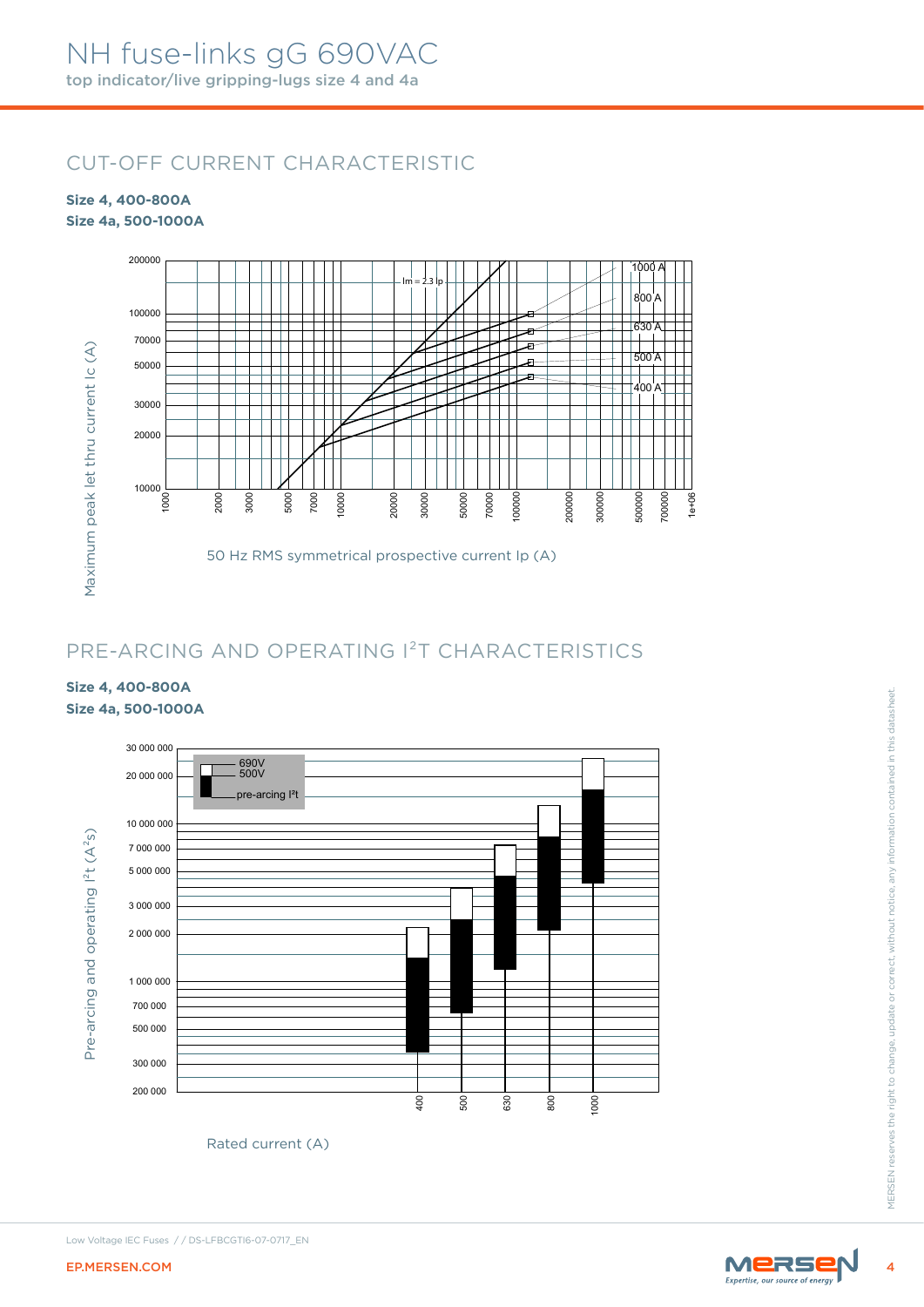## NH fuse-links gG 690VAC top indicator/live gripping-lugs size 4 and 4a

### DIMENSIONS

#### **Size 4 with top indicator**









Dimensions in mm